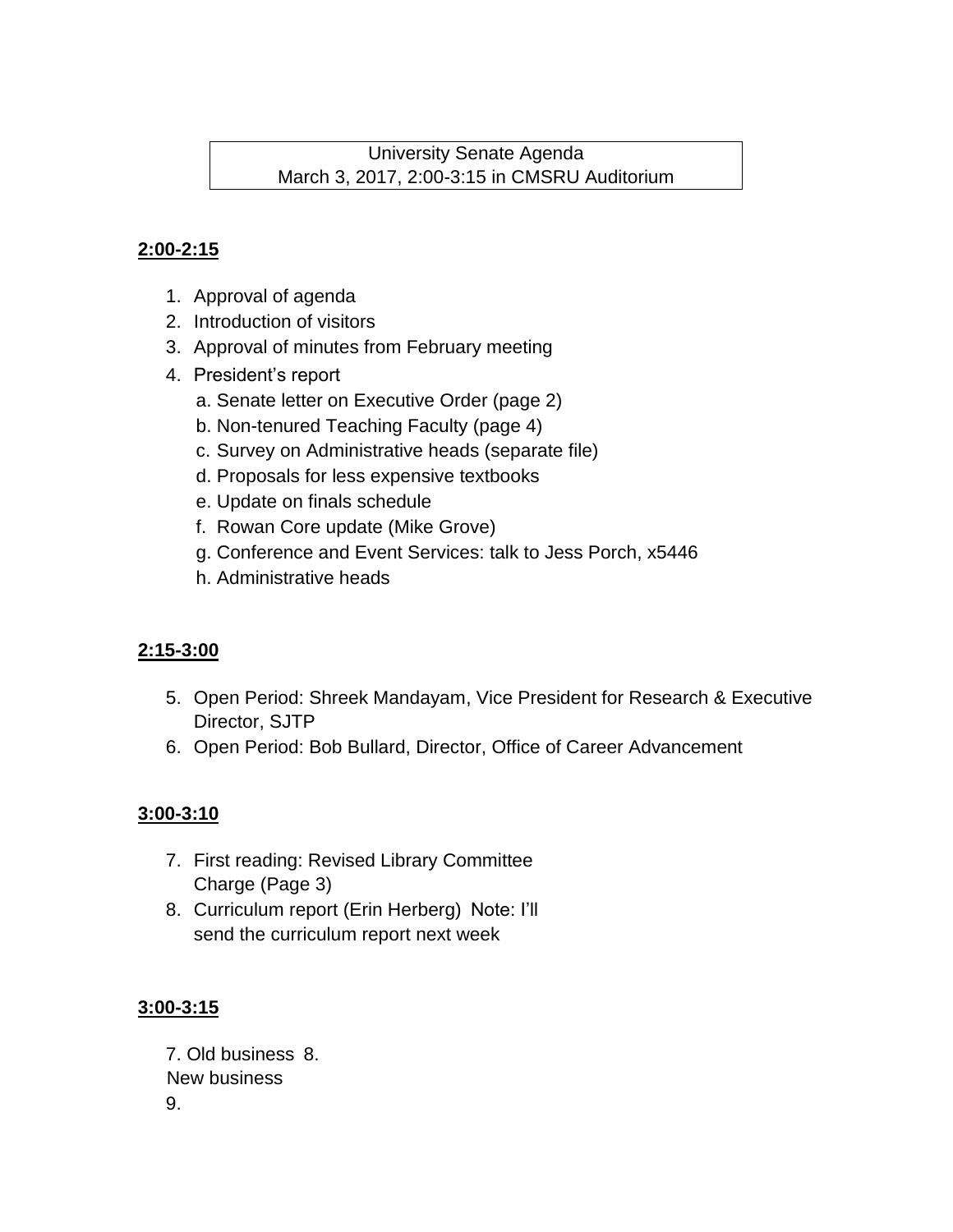### **Open Letter from the Rowan University Senate Regarding President Trump's Executive Order Restricting Refugees and Immigrants**

Since its earliest days, the United States has welcomed those fleeing persecution. From Thomas Paine to Albert Einstein, those immigrants and refugees have deeply enriched our country.

That is especially true of higher education, where a significant number of our students, faculty, and staff have been born in countries around the globe. Consequently, we were surprised and alarmed by President Trump's executive order restricting refugees and immigrants from seven nations. That order was so broadly written that it targeted not only those who are now fleeing violence and oppression, but also many people who have been living as permanent residents in this country for years or even decades, some of whom are faculty and staff of Rowan. Our colleagues now find themselves unsure if they should leave the United States, which prevents them from conducting research abroad and divides them from their family and loved ones in other countries.

President Trump's executive order essentially invalidated the visas of tens of thousands of immigrants and refugees.

We have no doubt this will damage higher education in our nation by making it much more difficult to attract the students and faculty from other nations who are central to our colleges and universities.

As a group of diverse individuals from all over world, we support all members of the Rowan University community, regardless of their nationality, race, religion, ethnicity, sexual identity, or genderexpression. We would hope and expect that President Trump would do no less, and we urge him to revoke this immoral and un American executive order.

# **Revised Charge for Library Committee**

#### **Current:**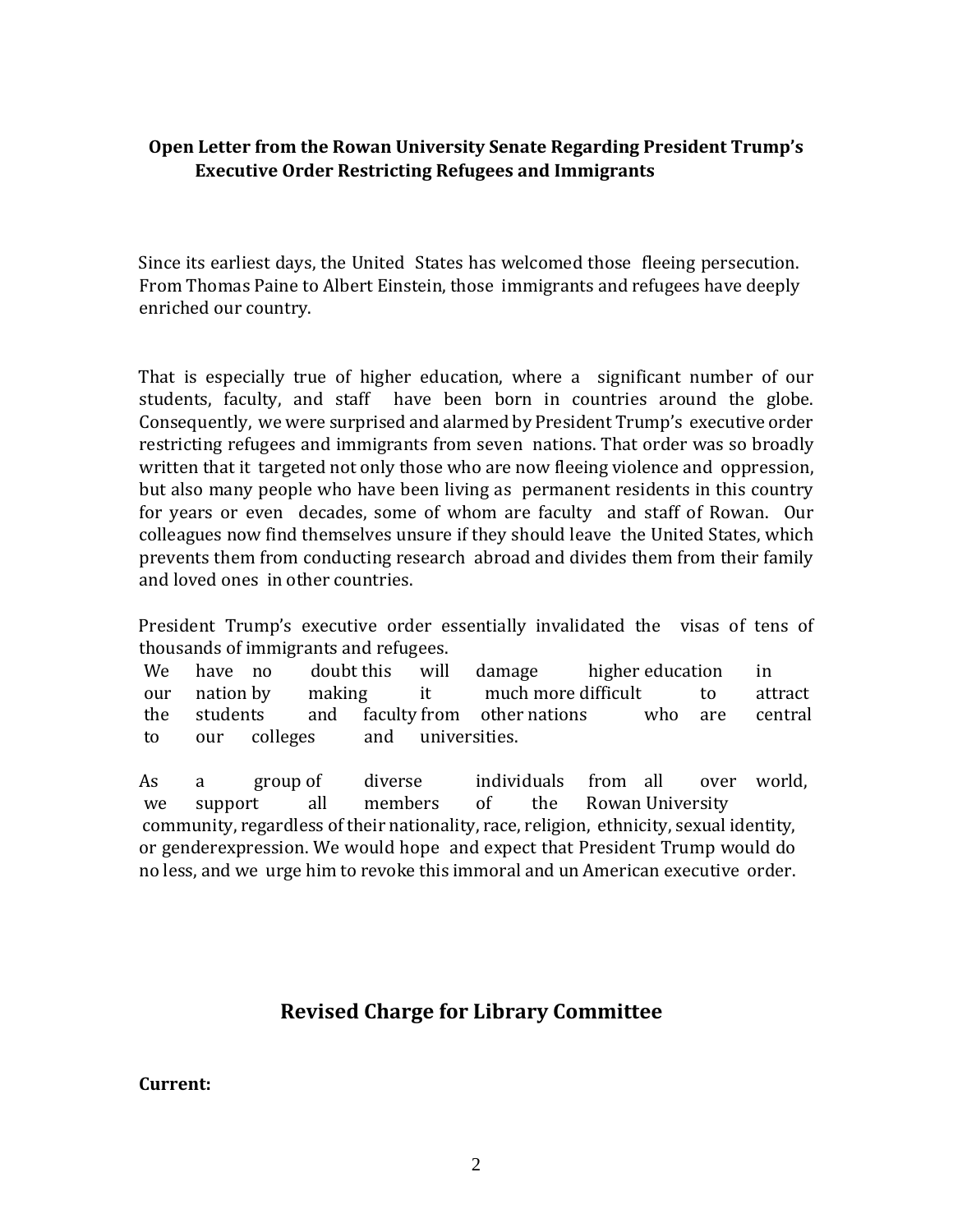Reviews available learning resources of the University including those in the Campbell Library, the Camden Campus library, the music library and educational media. The committee also reviews the policies regarding the management and use of these centers and materials and makes appropriate recommendations.

#### **Revised:**

The committee facilitates communication regarding the research needs of faculty and students and reviews policies on the support for, management, and use of the libraries' facilities and resources. Additionally, the committee makes recommendations to the University Senate to ensure library resources are of high quality and utilized appropriately to further the educational and research mission of the University.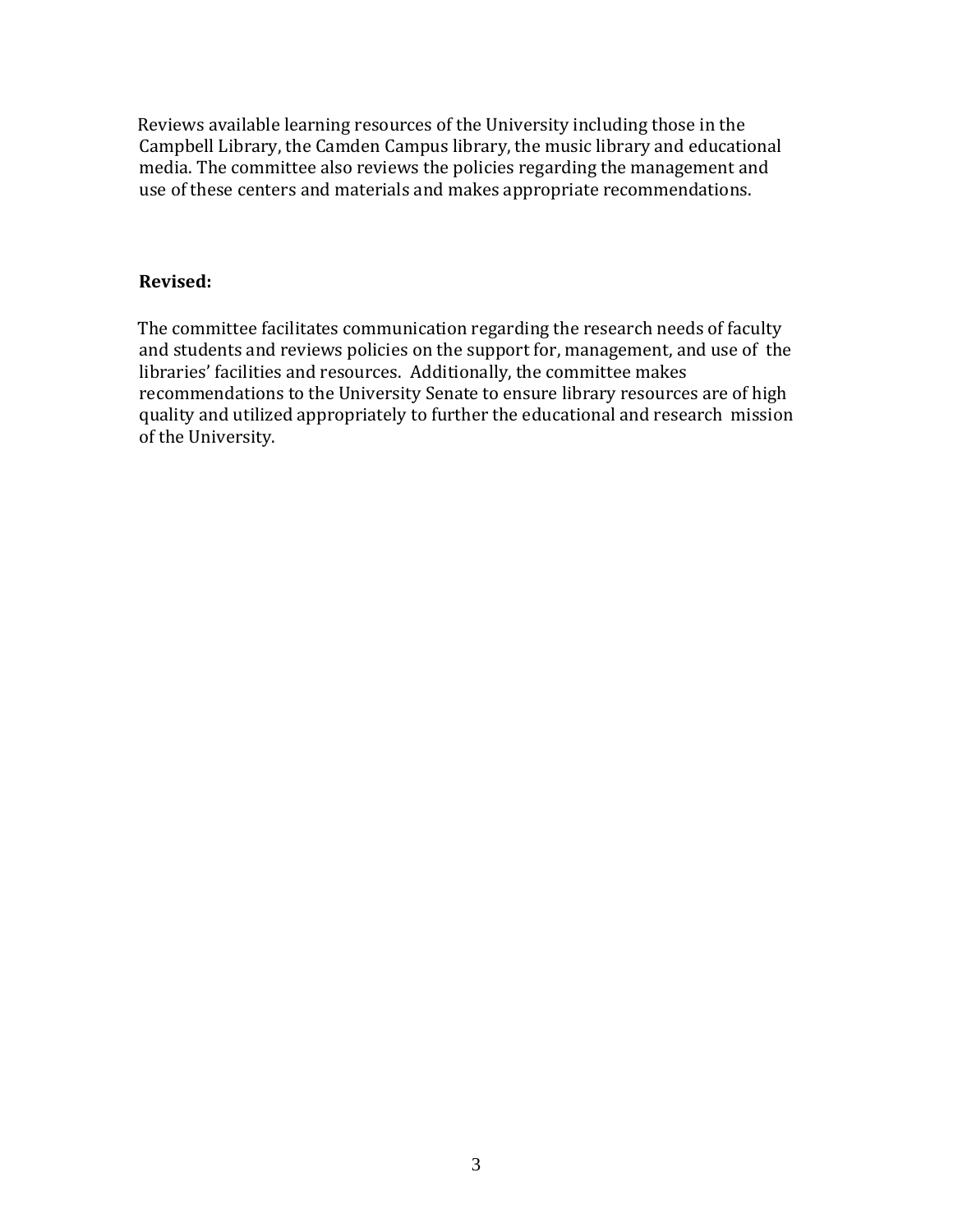#### **NEW LETTER OF AGREEMENT – NON-TENURED TEACHING FACULTY**

#### **Non-tenured Teaching Faculty**

Non-tenured teaching faculty (hereinafter referred to as NTTF) have the primary responsibly of teaching, or supervising clinical experiences or internships. Duties and responsibilities shall not include scholarship, research, or creative activity.

The total number of NTTF appointed shall not exceed ten percent (10%) of the regular full-time faculty lines at a College/University. Prior to each academic year, the College/University shall consult with the Local Union regarding the number of planned NTTF appointments.

NTTF shall not be eligible to participate in personnel/peer committees, but can participate on search committees as they relate to their instructional responsibilities. However, NTTF may participate in general College/University affairs or on curriculum or assessment committees relative to their teaching or supervisory responsibilities.

#### **Teaching Load**

Teaching load for a NTTF shall be a maximum of twenty-four (24) teaching credit hours for ten (10) month positions and thirty (30) teaching credit hours for twelve (12) month positions. Other duties may be assigned in lieu of the credit load. Clinical or student supervision assignments can also be made in lieu of teaching. During the period of instruction NTTF shall be present on campus as necessary to their professional responsibilities and shall also be accessible to students, faculty and staff colleagues through whatever normal, electronic, telephonic or written modes they find most convenient during the academic year.

#### **Salary**

The salary ranges for the ten (10) month NTTF titles listed below shall be as follows:

| Lecturer<br>and 21               | Ranges 20  |
|----------------------------------|------------|
| Senior Lecturer<br>24, 25        | Ranges 22, |
| <b>Master Lecturer</b><br>and 27 | Ranges 26  |

The salary ranges for the twelve (12) month NTTF titles listed below shall be as follows:

| Lecturer<br>and $23$      | Ranges 22 |
|---------------------------|-----------|
| Senior Lecturer and<br>26 | Ranges 25 |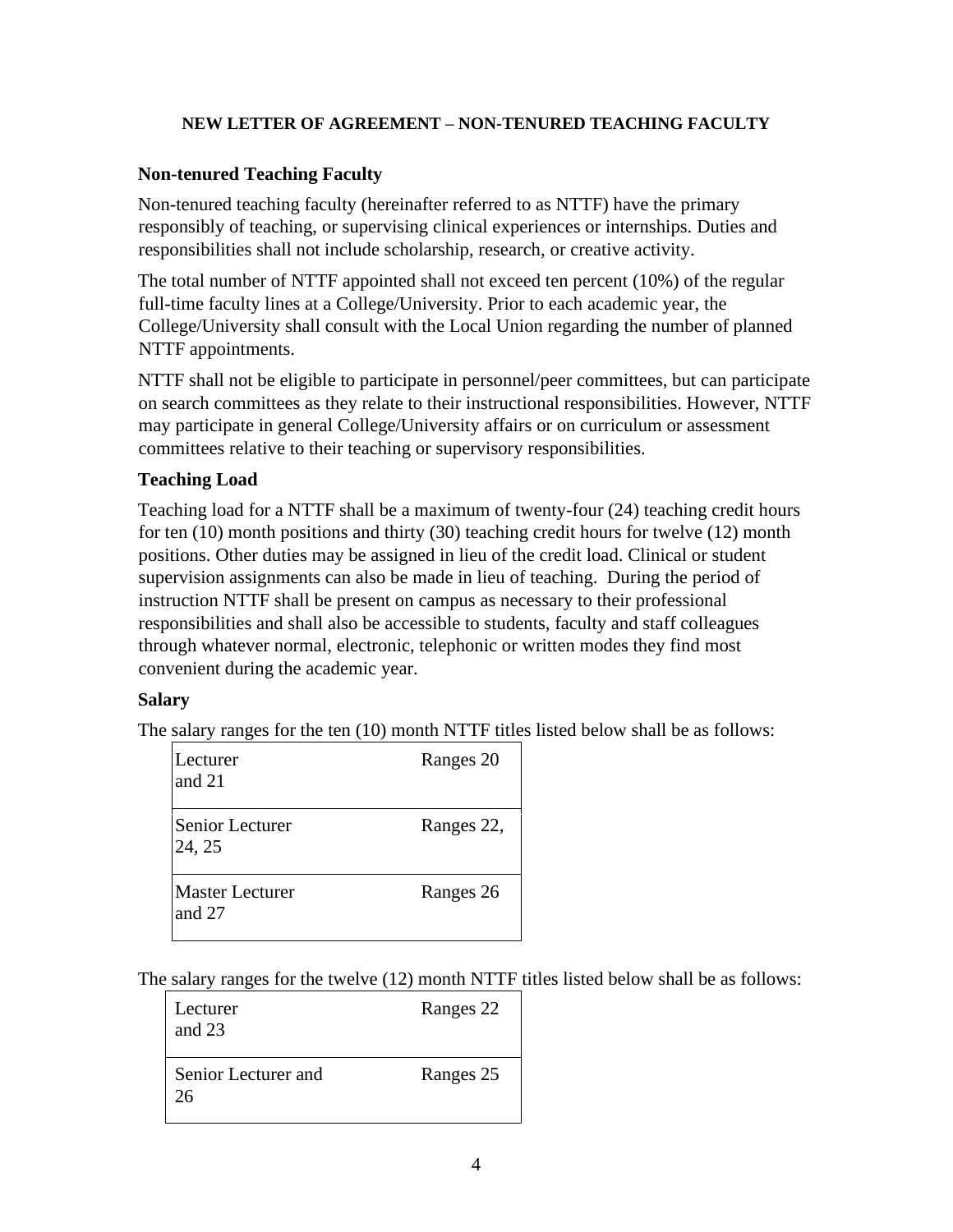| Master Lecturer and | Ranges 29 |
|---------------------|-----------|
| -30                 |           |

NTTF who are earning more than the aforementioned ranges shall not have their salaries reduced.

#### **Appointments and Assignments**

NTTF shall be appointed to a two-year initial appointment and can be re-appointed to a second two-year appointment. After a second two-year appointment, NTTF shall be reappointed to a three (3) year term. Subsequent reappointments shall be for four (4) years and then five (5) years. All subsequent contracts shall be for five (5) full years.

Contracts tendered to NTTFs shall list specific duties for those persons. If there any changes to those duties in a subsequent year, the changes need to be communicated in writing prior to the start of the year.

Over and above satisfactory and successful performance, continued reappointment will also be based on continued programmatic need. In cases where there is no longer a programmatic need for the position or the skill-set and/or expertise of the NTTF in the position, individuals will be notified no later than February 1st of the previous academic year of their non-reappointment. In all such cases, the Union will be notified in a timely manner of non-reappointment based on a lack of programmatic need.

#### **Procedures for Reappointment**

- 1. Prior to its issuance, the notice of the calendar for NTTF application for reappointment shall be given to the Local Union president and candidate.
- 2. NTTF shall be reappointed pursuant to established procedures. Only those duties noted on their contracts are used for reappointment evaluations.

#### **Promotion and Range Adjustment**

NTTF shall be eligible for promotion pursuant to Article XIV of the State-Union Agreement and locally negotiated procedures. NTTF shall be eligible for range adjustment pursuant to Article XXI of the State-Union Agreement and locally negotiated procedures. NTTF can only be evaluated on teaching and specific responsibilities as listed in their contracts for the purposes of promotions and range adjustments.

#### **Leaves and Holidays**

Ten (10) month NTTF are eligible for sick leave pursuant to Article XXIV and holidays pursuant to Article XXV of the State-Union Agreement. Twelve (12) month NTTF are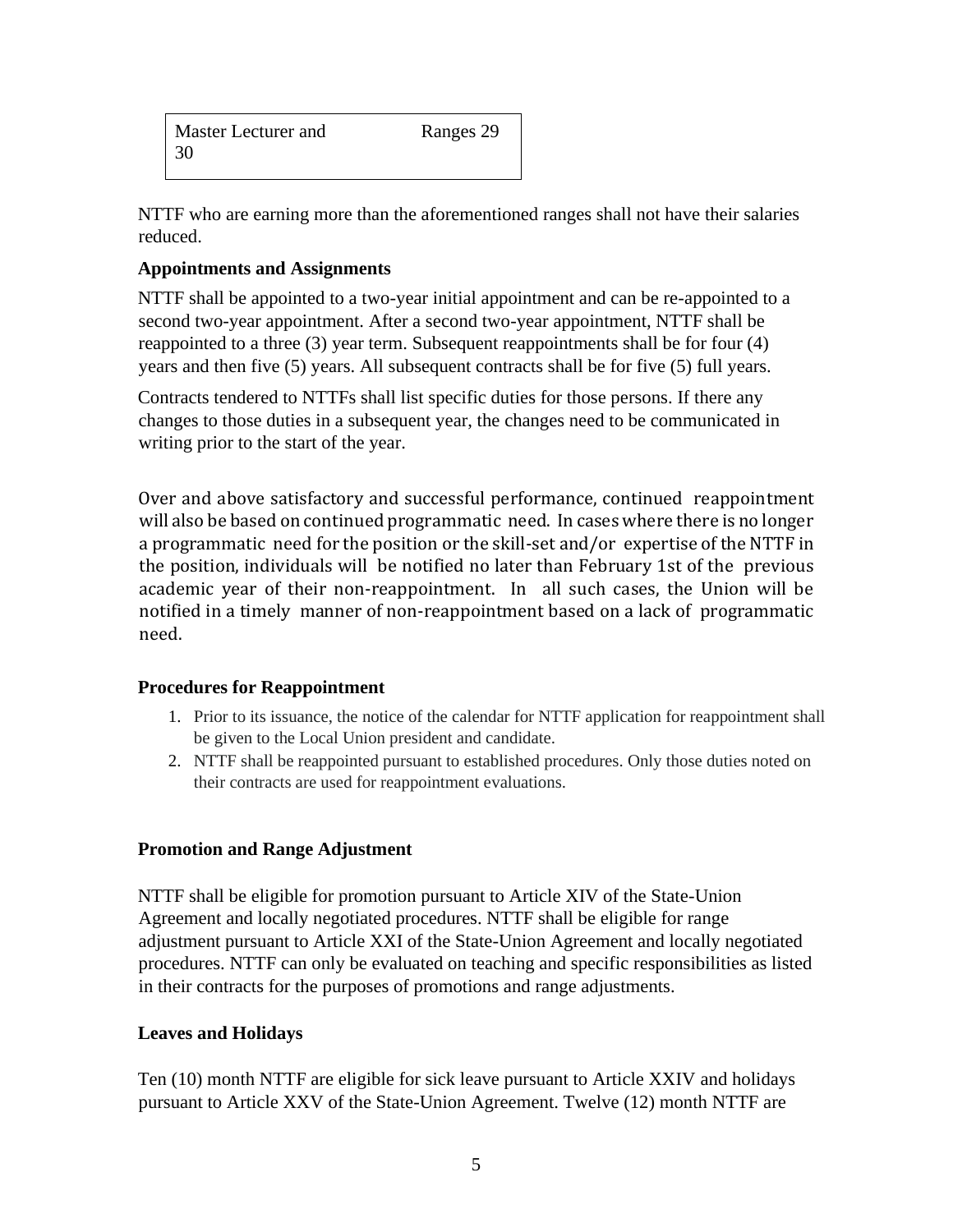eligible for vacation-sick leave pursuant to Article XXIV and holidays pursuant to Article XXV of the State-Union Agreement.

### **Exclusions**

All terms and conditions of NTTF employment shall be governed by the State-Union Agreement unless specifically excluded herein.

|       | Tentative Approval |                                   |
|-------|--------------------|-----------------------------------|
|       |                    | $\frac{\frac{1}{2}}{\frac{1}{2}}$ |
| Rowan | <b>AFT</b><br>2373 | <b>Date</b>                       |
|       |                    | $\frac{\frac{1}{2}}{\frac{1}{2}}$ |
| Rowan | <b>University</b>  | <b>Date</b>                       |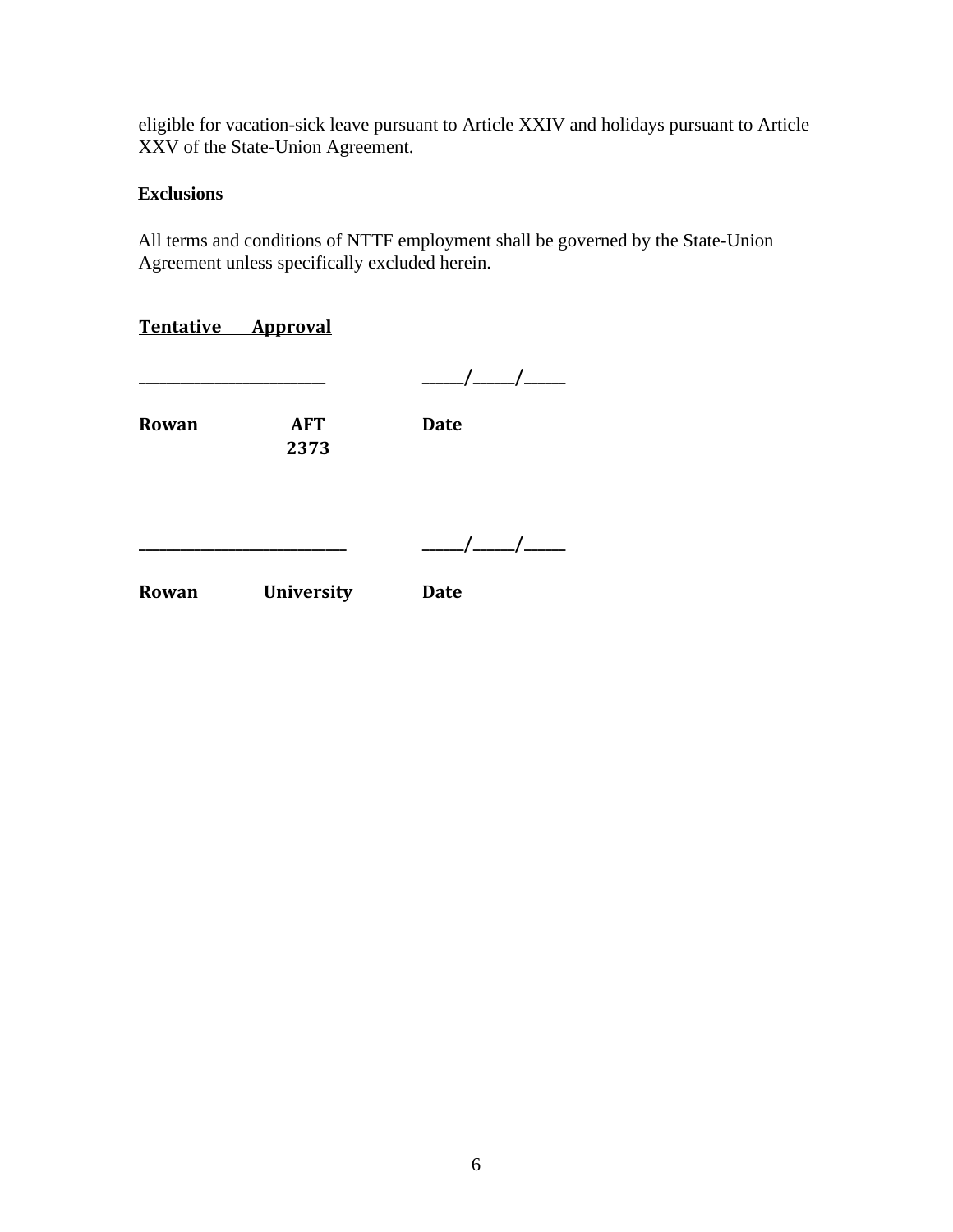# Committee for Department Heads Pilot Program Summary Report February 1, 2017

**Task**: The Provost, Jim Newell, in consultation with the AFT, formed a committee and constructed surveys to gather information from faculty, department heads, and deans regarding the recent initiative to appoint administrative department heads in selected academic departments. The data will be used to inform future decisions made by the Provost.

### **Summary Perceptions**

Faculty are divided on the administrative performance of heads. Thirty-eight percent *strongly agreed* or *somewhat agreed* that duties were done as well or better with heads rather than chairs; twenty percent *neither agreed nor disagreed*; thirty-five percent *somewhat disagreed* or *strongly disagreed*. A variety of views on performance were expressed within departments. Only one department *somewhat agreed* or *strongly agreed* unanimously that administrative duties were done as well or better.

All eight heads either *strongly agreed* or *somewhat agreed* that compensation for heads was fairer than their previous compensation as chair. However, faculty responses regarding compensation of heads were mixed.

A substantial majority (72%) of faculty members reported that they do not prefer heads to chairs. Twenty-seven faculty-written comments across 6 departments addressed concerns regarding personnel decisions. In sharp contrast, 7 out of 8 heads (88%) *somewhat agreed* or *strongly agreed* that they would rather be heads than chairs, but were evenly divided on whether moving to an administrative head structure has had a negative impact on relationships with faculty. One head captured the contention this way, "Heads are great and needed BUT they need to be faculty with rights to serve on personnel committees."

The deans scored all four survey items favorably and left no written comments. Both deans *strongly agreed* that the operation of the college ran well (or better); the ability of heads to focus entirely on administrative duties was worth the additional compensation; and they both *strongly agreed* that they would like to continue having heads in their College. Regarding the statement "The heads were more effective in performing their job duties," one dean *strongly agreed* and one dean *somewhat agreed*.

**Theme 1**: *Need for transparency in scope of charge and delineation of responsibilities*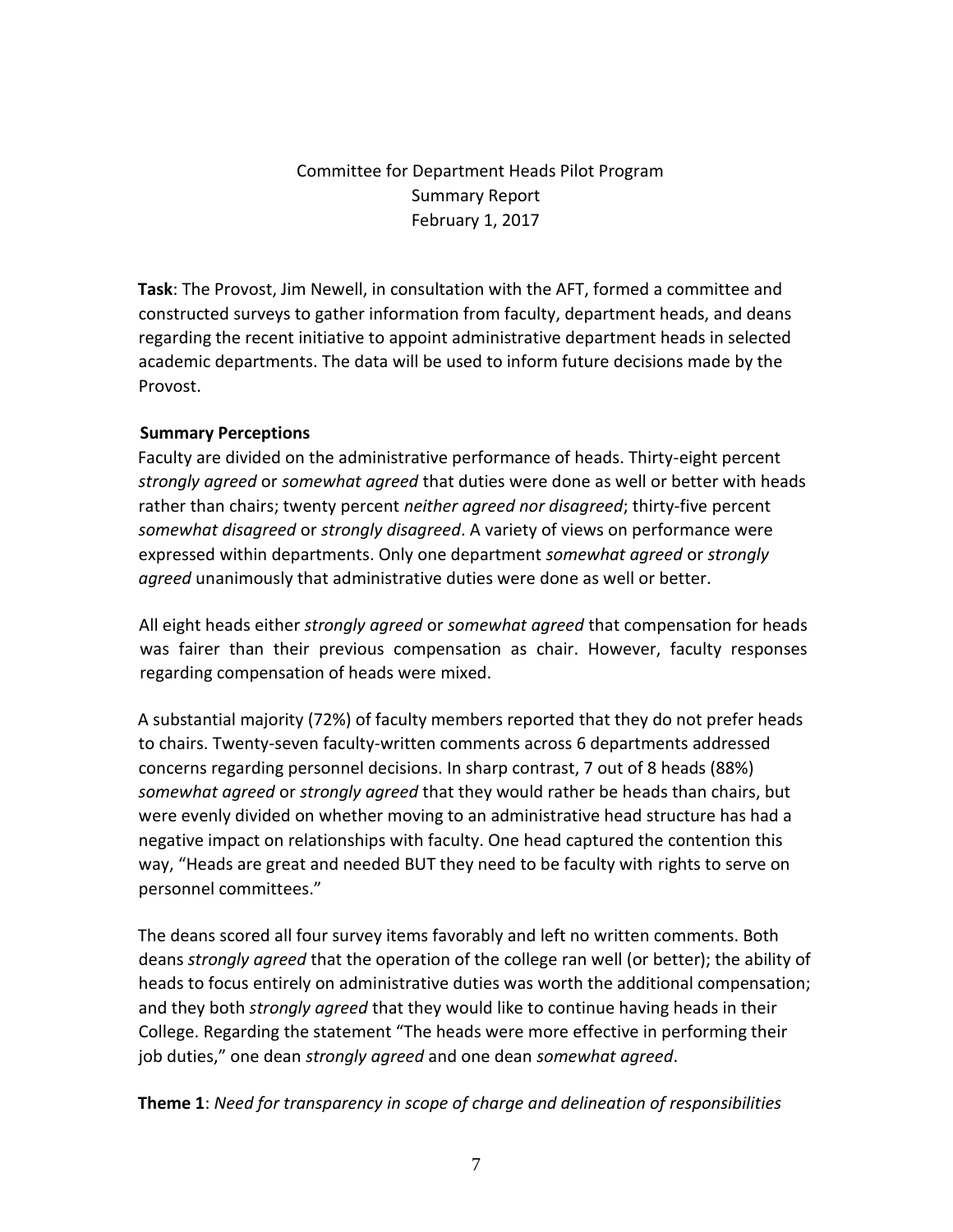In open-ended comments, both faculty members and heads expressed a need for the rationale, long term goals, and defined job responsibilities of the head as well as those of the newly reconfigured department chair. Several participants noted the potential benefit of having a job description with duties listed.

Along the same vein, research expectations for the heads were understood and valued differently across departments and between heads and faculty within departments. There were contrasting views on the efficacy of heads maintaining active research programs. Some heads addressed the importance of active research; others expressed ambivalence. One head questioned his/her ability to maintain research while attending to head responsibilities.

Research for heads is secondary to main administrative responsibilities - relegated to time outside the allowable work load – and as such, is not compensated in the way teaching an overload would be. Because it is not directly compensated, this arrangement leaves the decision whether or not to conduct research to the individual heads. The role and value of heads conducting research is an area that faculty and some heads would like to see discussed.

### **Theme 2**: *Compensation believed fair for heads, yet lacking for chairs*

All heads (100%) either *strongly agreed* or *somewhat agreed* that their compensation was fairer than it had been as chair. Almost half of faculty respondents (46%) either *somewhat* or *strongly agreed* that the "compensation was more fair for the heads than it had been for the chair." Thirteen percent *somewhat disagreed* or *strongly disagreed*. Forty percent *neither agreed nor disagreed*. As compensation is tied to yet-to-bedefined duties, some faculty claimed confusion over how to evaluate compensation when duties and pay formulas are unknown.

Several participants called for increased fairness in compensation by 1) aligning pay with department size and 2) compensating chairs who are taking on duties and leadership roles that are no longer compensated in the new administrative model.

## **Theme 3:** *Need for effective & efficient implementation of heads*

When changing from department chairs (in unit) to heads (out of unit) some tasks within larger jobs - i.e., progress within hiring process, curriculum tweaks, T&R pieces - are neglected. In the past, the chair would be there to move things along. The head now has to seek out someone to attend to these areas as occasions arise. Some heads report difficulty doing so. Some heads report that faculty members do not as readily respond to departmental responsibilities as compensated chairs would. Departments, and particularly heads, have adjusted to the absence of a compensated chair differently, ranging from heads being completely hands off in personnel matters to heads doing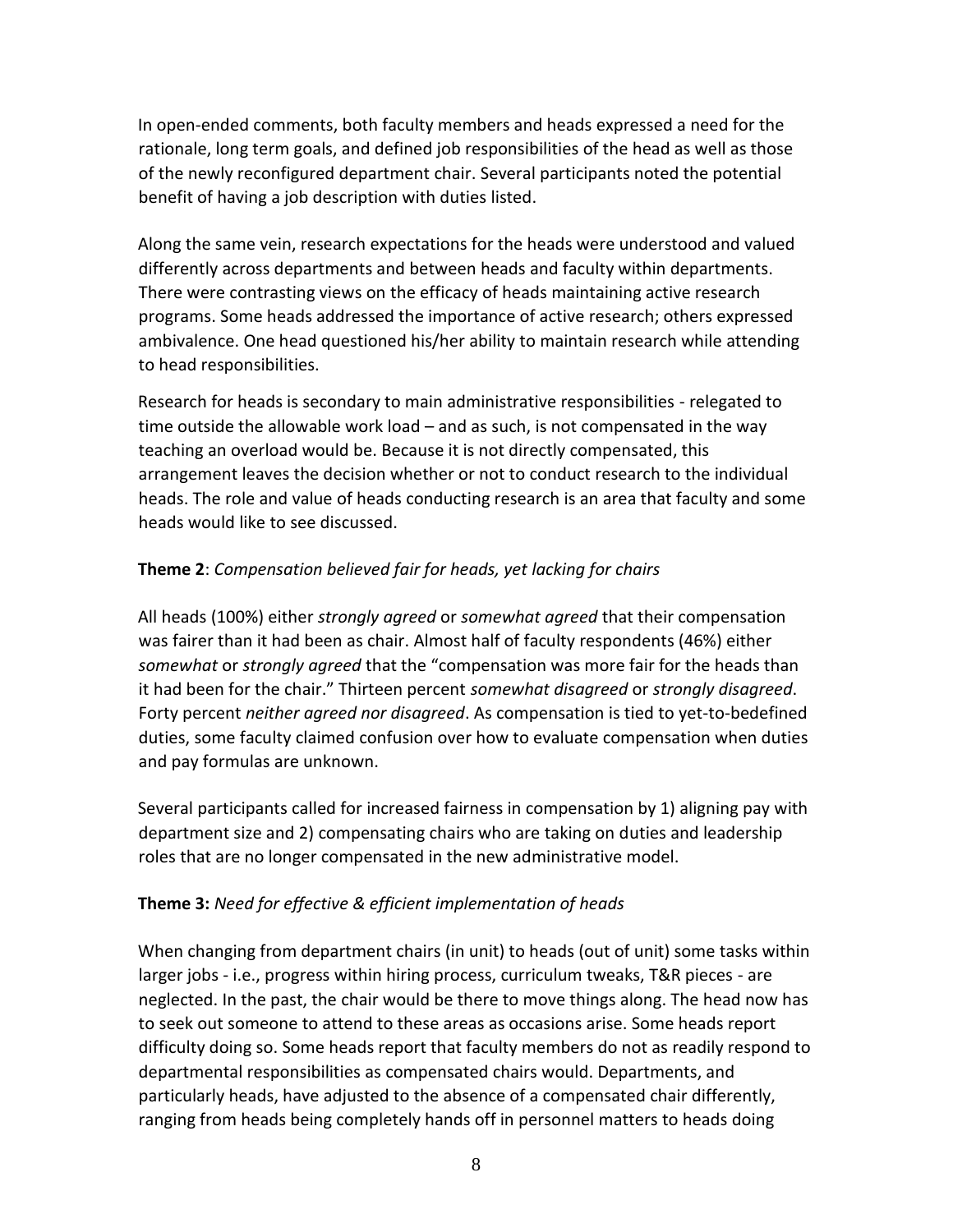whatever needs to be done. Several heads stated the need for more latitude in the kinds of work they do, expressing frustration in the limits of the position. "It's not an efficient way to run a department."

Attesting to the notion that some tasks were difficult to accomplish, one head (and several faculty members) suggested "administrative chairs" in lieu of heads, who would be in unit, have no teaching expectations and hold 12-month contracts. Two heads proposed the position of "assistant heads" who could do more of the heavier lifting that administrative assistants (secretaries) are not able to do and that a compensated chair may have done in the past.

# **Theme 4**: *Heads involved in personnel evaluation such as T&R, promotion, and hiring can be a source of relational tension*

Nine participants across 5 departments weighed in on heads' involvement in personnel decisions, citing such concerns as 1) heads being unduly influenced by administration; 2) conflicts with AFT agreements; 3) heads' undetermined role as deciders or recommenders; and 4) discomfort with having administrators on committees with faculty.

Asked if "[t]he involvement of the heads in departmental issues (tenure, promotion, hiring, budget, etc.) was *impacted negatively* by his/her becoming a head instead of a chair," 61% of the faculty *somewhat agreed* or *strongly agreed*. Twenty-three percent *somewhat disagreed* or *strongly disagreed*. Heads were evenly divided between agreeing and disagreeing.

### **Theme 5**: *Faculty perceive heads limit their involvement*

Faculty rated heads higher in their performance of administrative duties than in their establishment of positive relationships with faculty. One piece of evidence that offers a possible explanation for the discrepancy between ratings of job performance and quality of relationships is the perceived decrease in shared governance. Faculty members from four departments stated that decisions are made with less discussion; budget issues are not as commonly shared; and feelings of detachment are greater with a head in place of a chair.

Related to the notion of limited faculty involvement are concerns about lack of input from faculty during the head's hiring process. While heads (who have all been formerly elected chairs) have positive approval ratings now, some wonder about the limited role that faculty may have in choosing their next head.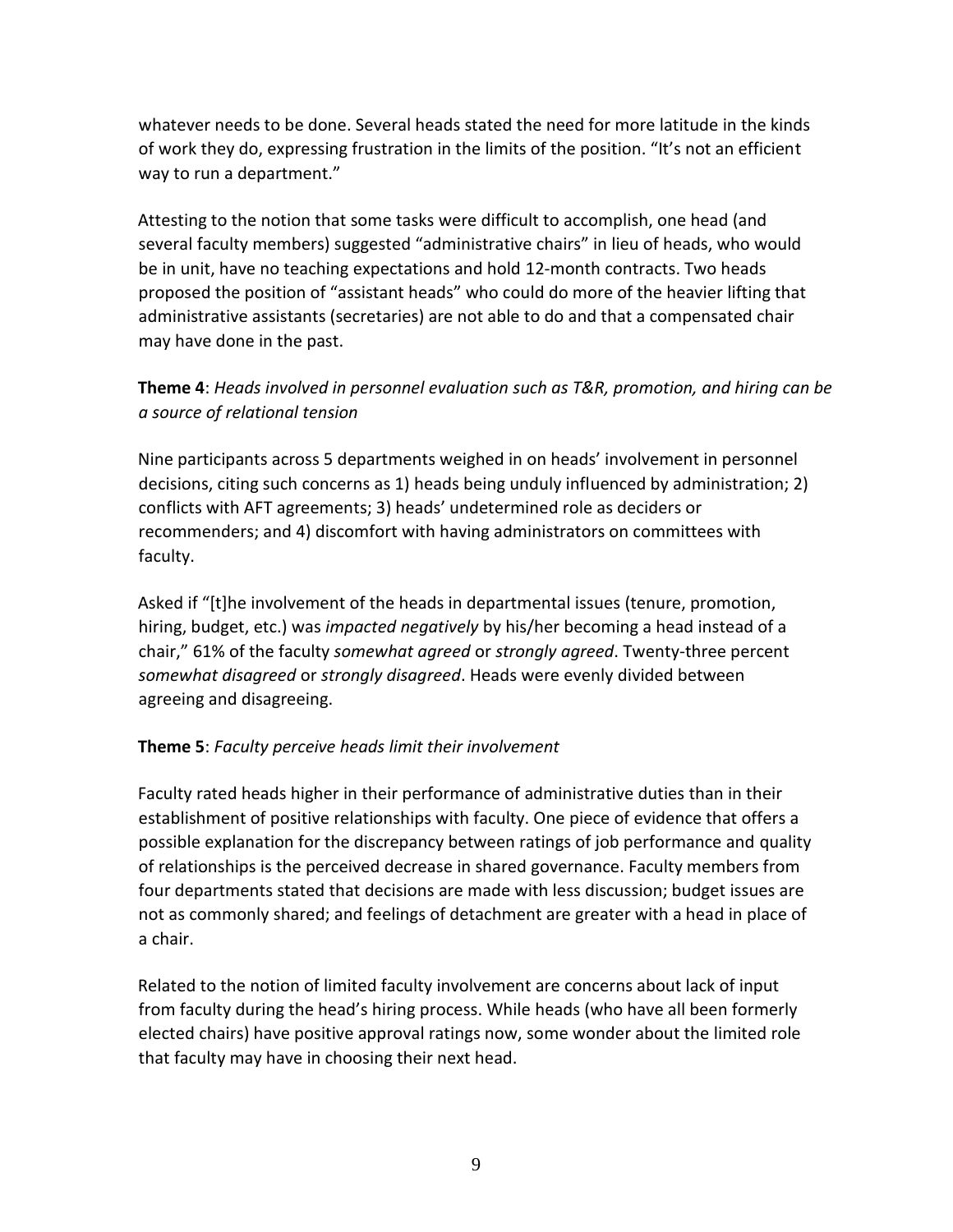

Duties are being performed as well or better than chair

While faculty generally agreed that heads are performing as well or better than chairs, they would still prefer to have chairs.



I would prefer to have a head

**Procedures**: Surveys were distributed to tenured and tenure-track faculty in the following departments: 1) Psychology; 2) Mathematics; 3) Chemistry & Biochemistry; 4) Mechanical Engineering; 5) Electrical & Computer Engineering; 6) Civil & Environmental Engineering; 7) Chemical Engineering. The one eligible faculty member from Biomedical Engineering chose to respond as a former member of Chemical Engineering. If faculty had no experience by which to compare department chairs to department heads, we asked that they not complete the survey.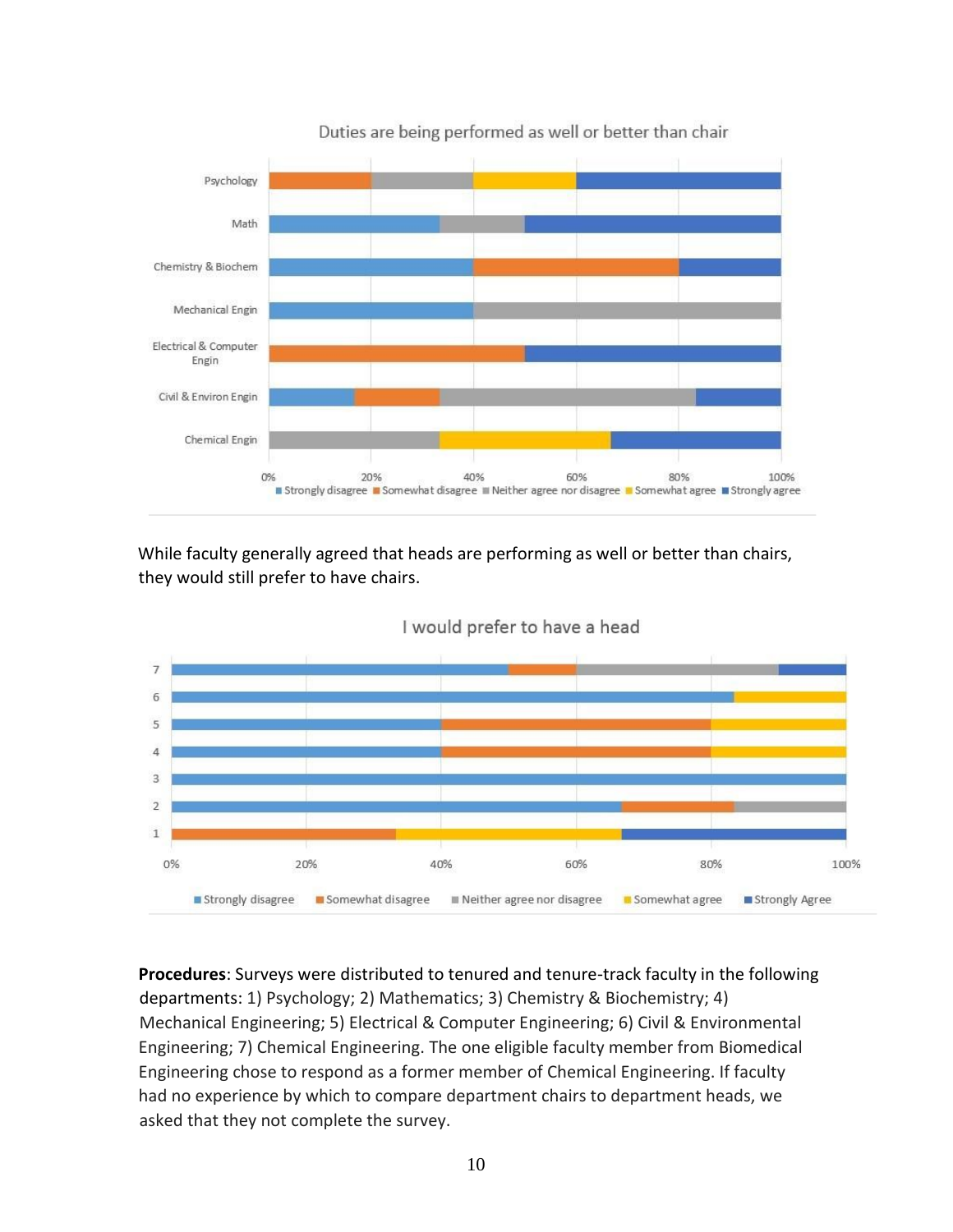Similar surveys were sent to the deans of the two colleges which have heads, College of Engineering and the College of Mathematics and Science, and to the 8 administrative heads of the above named departments. The surveys consisted of 4-5 Likert-type statements and an open-ended comment box. Respondents were encouraged to participate and assured anonymity. Both the open-ended data and the questions have been analyzed by the committee and disseminated in this summary report.

The survey was open for two weeks prior to the ending of fall semester, 2016. After some confusion in wording on 2 survey statements was noted, these 2 statements were revised for clarity and resent to the faculty and heads. Responses to the reworded statements were used in data analysis. We did receive and incorporate additional written feedback.

Response Rates

- 100% response rate from deans (2 of 2)
- 100% response rate from heads (8 of 8)
- 51% response rate from faculty (37 of 73) *N*=37

Psychology *n*=10; Math *n*=6; Civil *n*=6; Chemistry/Bio Chem *n*=5; ME *n*=5; Chem Eng *n*=3; EE *n*=2

Math posted the lowest percentage of participants (6 of 22) 27% Psychology had the highest participation rate (10 of 11) 90%

Respectfully,

Deb Martin, Provost Fellow (committee chair) Keith Brand, Dept. Chair, Radio, Television & Film Eddie Guerra, Dean's Fellow, School of Earth & Environment Elizabeth Hostetter, Dept. Chair, Theatre & Dance Manuel Pontes, Marketing & Business Information Systems (AFT rep)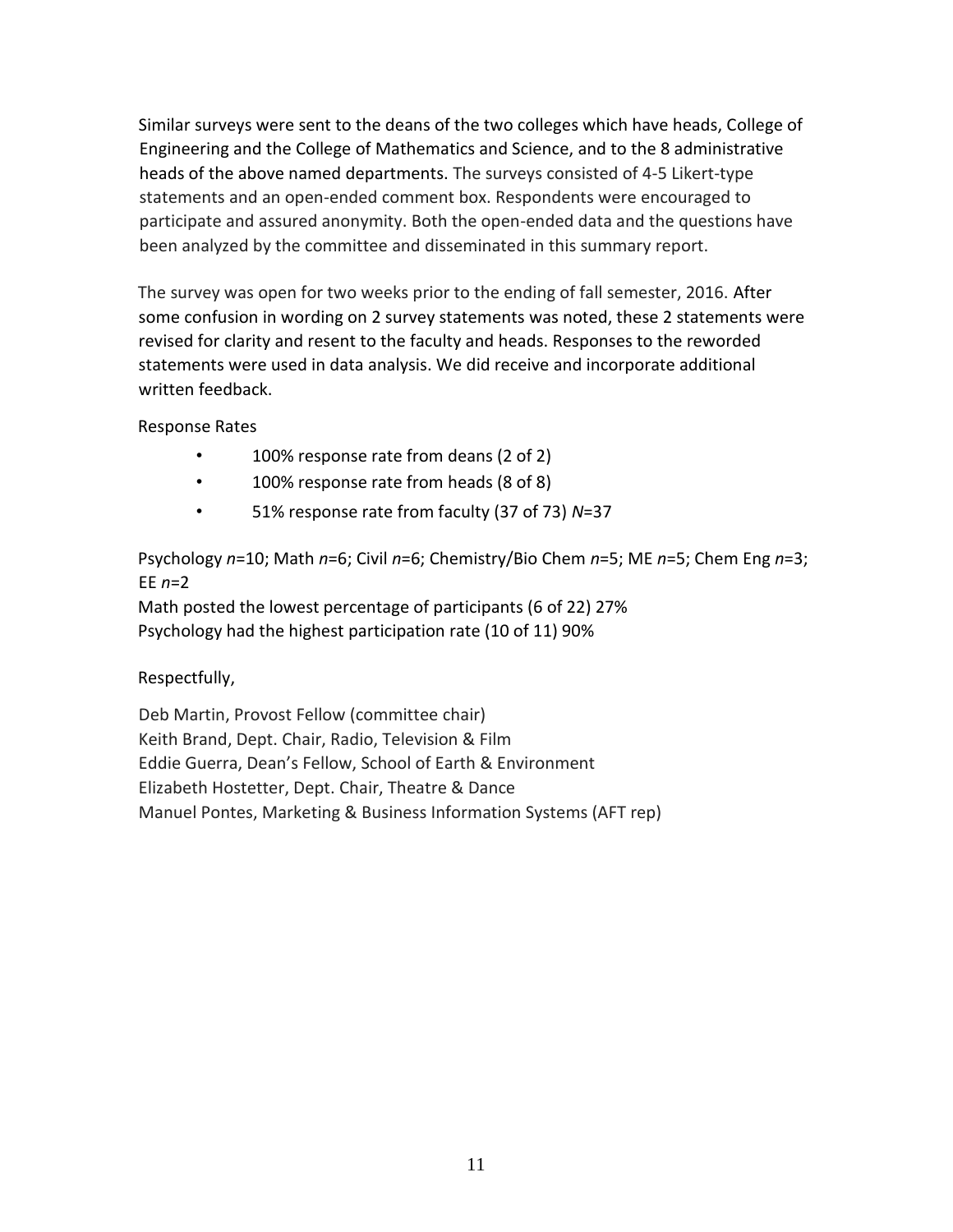# University Senate Minutes February 3, 2017, 2:00-3:15 in Rowan Auditorium

# **2:00-2:15**

1. Approval of agenda- Motioned, Seconded, Approved

2. Introduction of visitors-Dr. Marci Carrasquillo, Kaitlin Mallouk, Justin DePalo

3. Approval of minutes from December meeting- Motioned, Seconded, Approved

4. President's report

a. New Director of Career Advancement: Bob Bullard -Hiring two new career counselors and one staff member for work study

-Bob Bullard will speak at future Senate Meeting

b. Diversity in hiring: http://www.philly.com/philly/education/Diversity\_at\_colleges\_Not\_ at the front of classroom.html -Go out and help recruit to increase diversity

- c. Move from Linden targeted to be completed by end of Spring Break
- d. Discussion of full-time, tenure-track faculty -Will become more difficult to gain adjusted load

-Not clear what new standards will be

-Provost has stated that he wants an active research agenda to qualify for adjusted load

-Concerns about quality versus quantity

-50 percent adjuncts last fall, looking to lower that number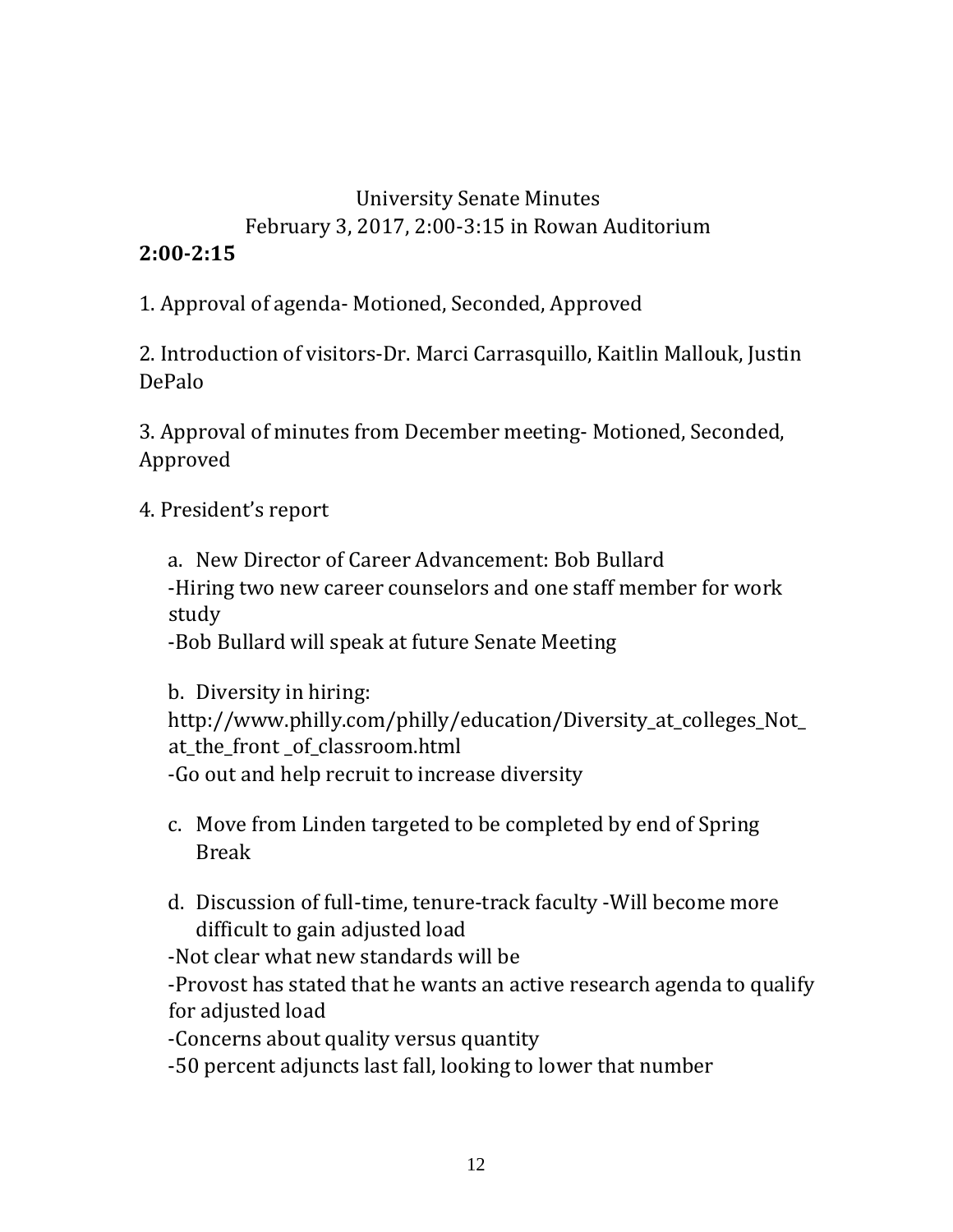Comment- Concerned that stipends for service-time is often more valuable than money This is a short to medium term solution-in the future we will have

more retirements and more active researchers. Who will teach? Research faculty cannot teach a 4/4 load

*Q-If we are seeking to become more diverse and increase hires, are there mechanisms to have this happen? A-Still having the same conversations on this topic for over 20 years* 

*Q-How do we have the time to recruit more diverse candidates? This should be a university initiative that they have best practices for.* 

*Q-Can we tell the Diversity Committee to work on this? A-Yes, they can look at this. HR should be doing this as well.* 

e. RFP for applicant tracking software -We are leaving our relationship with TechnoMedia. New software on the horizon- 6-8 months to implement new package.

f. Update on buildings -Academic Building-location to TBD-possibly Linden site, Boshart Green, or Cassidy site -Classrooms and Chemistry Labs, other functions/offices TBD

g. Next Full Senate meeting: Friday, March 3 at CMSRU

h. Please take the tobacco-free campus survey: [https://rowan.co1.qualtrics.com/SE/?SID=SV\\_6PBPxVTJNojLdEF](https://rowan.co1.qualtrics.com/SE/?SID=SV_6PBPxVTJNojLdEF)

i. Barnes Award: Due by February 10, at Noon

j. Senate letter on Executive Order

-Would it be advisable for the Senate to draft a letter to support our colleagues this affects?

Yes!

-Bill will draft and send to local and state politicians

# **2:15-3:05**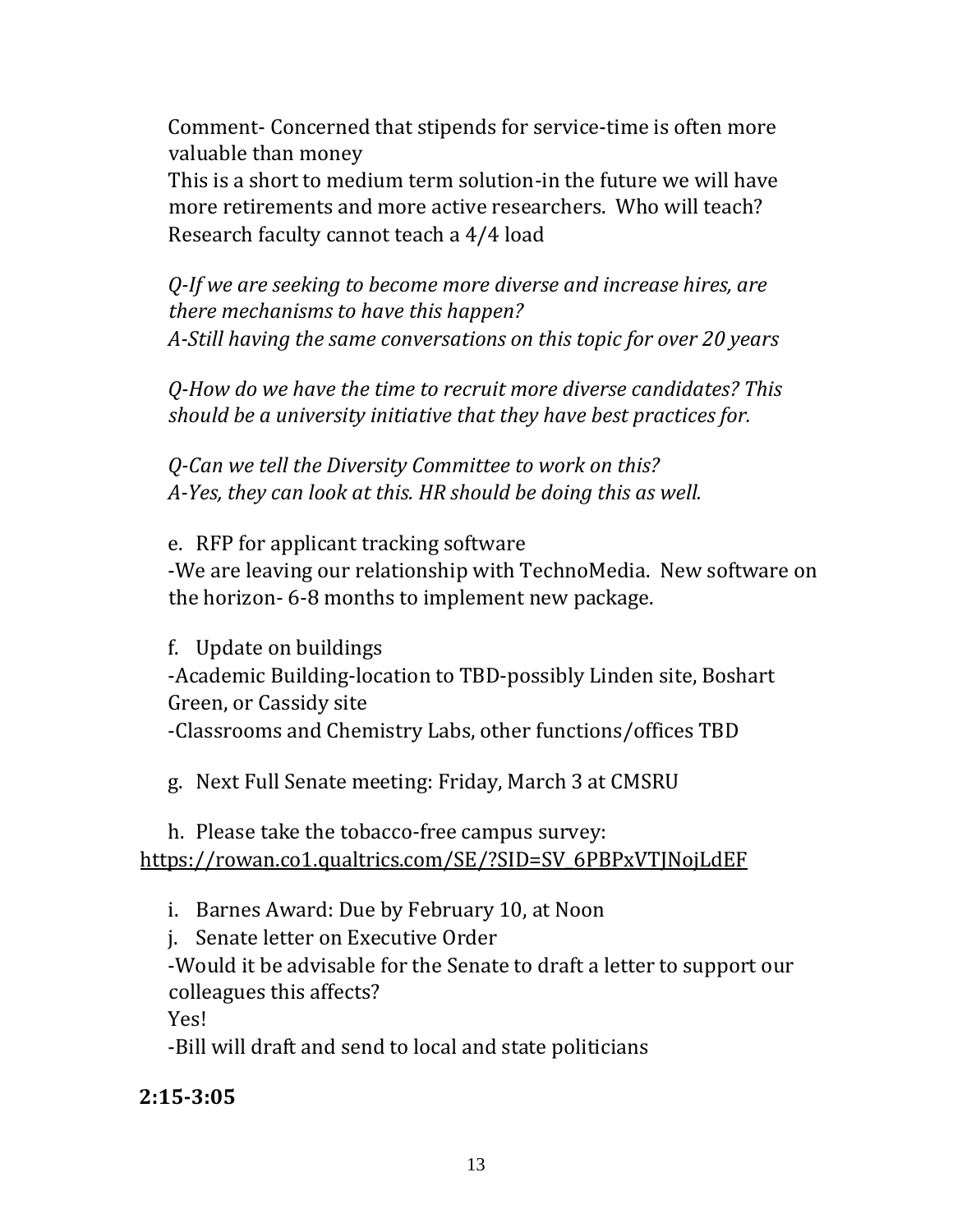5. Parental Leave Task Force (page 2)-Kaitlin Mallouk

Taskforce Charge Review

Would like to propose new maternity and child leave procedures and policies

*Q-Who is on the taskforce?* 

*A-8-10 members, B. Zazzali, E. Scott, and 1 AFT member, along with faculty.* 

*Q-How are you choosing peer universities to look for policy? A-We've looked at Temple, Penn, George Mason, UDel. Not decided on specific ones yet.* 

*Q-Any considerations on including professional staff? A-The goal is to have these new policies apply broadly Q-What about CMSRU?* 

*A-Up to the taskforce, you can communicate your needs to us.* 

# *Friendly Amendment to include one or two professional staff members in addition to proposed committee composition.*

# **Vote to waive second vote on taskforce- Motioned, Seconded, Approved**

**Vote to approve taskforce- Motioned, Seconded, Approved** 

6. Second reading: Proposed changes to Registrar's policies and procedures

(page 3 – Beki Golihur, the Registrar, will answer questions and concerns)

We need date alignment and electronic forms to meet needs of compliance and timeliness. All of this connects. Policies already approved by the Senate have allowed Registrar's Office to revamp Late Drop/Add forms and procedure. We need to have consistency across colleges and schools for Hardship Withdraws. We wanted to be audit compliant for financial aid. One office needs to log every type of withdraws to be complaint and keep track of data. For Hardships, there will be pre-existing categories that the registrar's can grant. Hardship Committee will be online and made up of stakeholders outlined in document.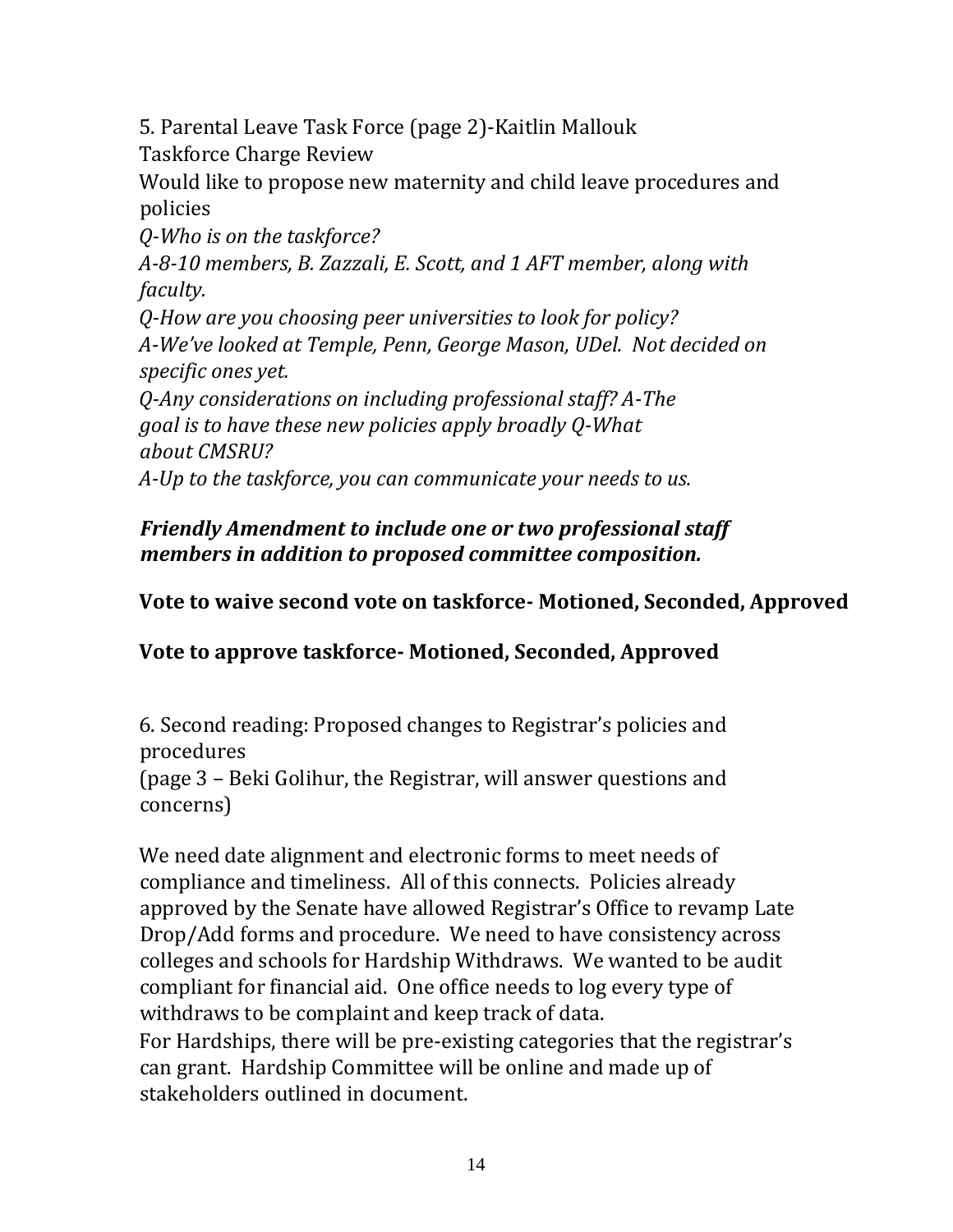*Q-Can you explain what RAB is? A-Registrar Academic Board-standing committee of stakeholders to strengthen relationship between Registrar and other offices on campus*.

*Q-Does the hardship form apply to one course or full semester? The new form will be customized for any registration adjustment.* 

*Q-Do you have the tech to do have these forms electronically submitted? A-Working on it with IT for it to happen ASAP. Currently, we have secure forms on Open Area for the Hardship Committee* 

*Q- Concerns about losing a human touch for students in crisis. Will Registrar's Office staff have crisis and wellness center training? A-Yes, there will also be private spaces to deal with personal student issues* 

*Q-Is the Chair's signature required for regular withdraw? A-Yes. We may revisit this later. The Chairs wanted to be in the know for now.* 

*Q-Faculty and staff will not approve withdraws? A-Not technically an approval, more like a verification of last date of attendance, etc.* 

*Q-Will faculty still list WP or WF? A-Yes* 

*Q-Is this replacing a retroactive withdraw? A-Yes, this will be for all hardships.* 

*Q-Are there any other advisors on RAB? A-Mike Schillo will be added to the board ASAP.* 

*Q-Does the Chair's signature is definitely needed? A-We can revisit at a later date.* 

# **Withdraw Policies - Motioned, Seconded, Approved (vote on both policies)**

#7-Withdrawal Form/Process #8-Hardship, Form, Process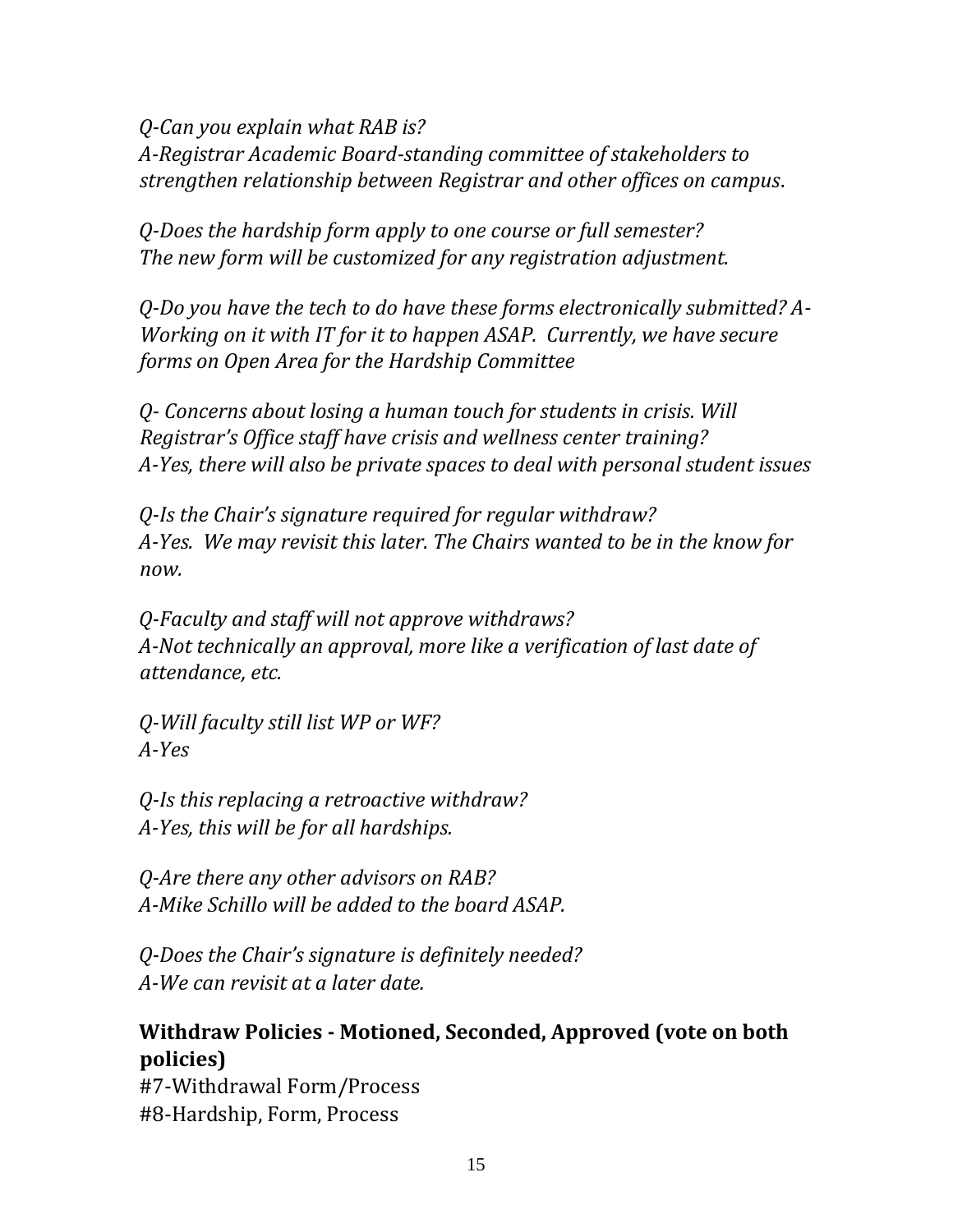7. Curriculum report (Marci Carrasquillo, page 12)

Process Q-CCCA 16-17-2.002- Motioned, Approved 16-17-2.006- Motioned, Approved

Process F-COB 16-17-1.001\*- Motioned, Approved

Process F-CoEd

16-17-3.018\*- Motion to delay vote until March Meeting-voted down Motioned,-4 opposed, 3 Abstentions, motion carries

Q-Why is this coming out of Education instead of instead of another college?

A-This is BA has been proposed with consultation with departments throughout the university. Education is a field, not a discipline, that draws from all disciplines.

16-17-3.026\*- Motioned, Approved Q-Can a student apply the existing certificate to new MA? A-Yes

Process F-Earth and Environment

16-17-10.019\*- Motioned, Approved

16-17-10.020\*- Motioned, Approved

Q-How does the BA in Environmental Science differ from the BA in Environmental Studies?

A-Environmental Studies focuses on the more human aspect.

Environmental will be more scientific research based. But there is program overlap.

Science and Math courses in each major are distinct. Differing career paths from each curriculum.

16-17-11.012\*- Motioned, Approved

President's Note-We are using older (14 years old) curriculum system. Meeting with CS students to develop a new system.